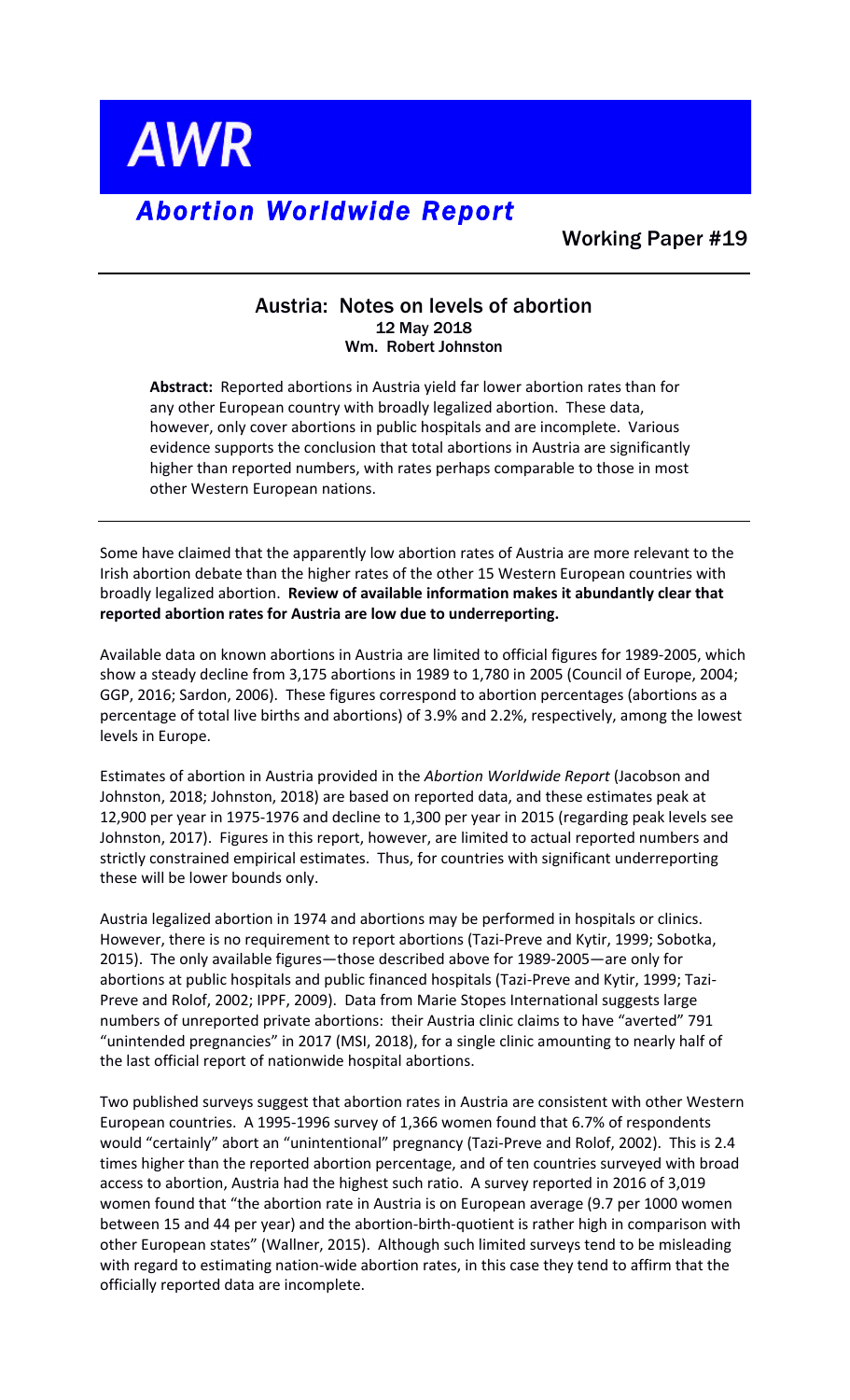The Guttmacher Institute and World Health Organization have concluded that abortions are significantly underreported in Austria. Sedgh et al. (2007) stated, "Official estimates for Austria and Greece represent a negligible proportion of all abortions and are not included." Sedgh et al. (2012) assumed that Austria has an abortion rate of 10 per 1,000 women aged 15-44, comparable to what they estimate for most of Western and Southern Europe. If correct (and we note issues with assumptions in this study), this would imply 16,800 abortions in 2012, or an abortion percentage of 17.5%.

The International Planned Parenthood Federation European Network has gone on record estimating Austria abortions by assuming a similar rate to United Kingdom abortions, yielding an estimate of 19,400 per year in 1980-this being the lowest estimate cited by Tazi-Preve and Kytir (2001). Tazi-Preve and Kytir (1999) estimate 19,000-25,000 per year based on analogy to other Western European countries. Fiala (2015) estimates 30,000-40,000 per year.

Annual abortions in Austria are certainly higher than reported in official figures, likely at least **a factor of two higher.** Some abortion advocates (when not trying to cite Austria as a success story) claim levels ten times higher or more, but there are methodological problems with those claims.

## **References**

 $\overline{\phantom{a}}$  , we can also the contract of  $\overline{\phantom{a}}$ 

- Council of Europe, 2004, "Austria, Table 2: Births, deaths and legal abortions," in *Recent* Demographic Developments in Europe: Demographic Yearbook 2003, on line at COE [http://www.coe.int/t/e/social\_cohesion/population/ATAB2.xls].
- Fiala, Christian, Aug. 2015, "Schwangerschaftsabbruch in Österreich," Abtreibung.at, on line [http://abtreibung.at/wp-content/uploads/2009/04/Abbruch\_in\_Oe\_2015.pdf].
- GGP, 2016, "GGP Contextual Database," *Generations and Gender Programme*, on line [http://www.ggp-i.org/data/ggp-contextual-database].
- International Planned Parenthood Federation European Network, Jan. 2009, "Abortion legislation in Europe," on line at SPDC

[https://www.spdc.pt/files/publicacoes/Pub\_AbortionlegislationinEuropeIPPFEN\_Feb2009.pdf].

- Jacobson, Thomas W., and Wm. Robert Johnston, eds., 2018, Abortion Worldwide Report, GLC Publ. (West Chester, OH).
- Johnston, Wm. Robert, 29 May 2017, "Austria: Estimated abortions, 1974-2015," AWR Working Paper #5, on line at *Global Life Campaign*
- [https://docs.wixstatic.com/ugd/cacd2b\_157336d172a54fdebdd0aa9e08848b31.pdf]. Johnston, W. R., 25 March 2018, "Historical abortion statistics, Austria," on line at *Johnston's*
- *Archive* [http://www.johnstonsachive.net/policy/abortion/ab-austria.html].
- Marie Stopes International, 2018, "Austria," Marie Stopes International, on line [https://mariestopes.org/where-we-work/austria/].
- Prskawetz, Alexia, Tomas Sobotka, Isabella Buber, Henriette Engelhardt, and Richard Gisser, 2008, "Austria: Persistent low fertility since the mid-1980s," Demographic Research, 19:293-360 [https://www.demographic-research.org/volumes/vol19/12/19-12.pdf].
- Sardon, Jean-Paul, 2006, "Recent demographic trends in the developed countries," INED Population, 61:197-266, on line at INED
- [https://www.ined.fr/fichier/s\_rubrique/235/popf.3\_2006\_sardon.en.en.pdf].
- Sedgh, Gilda, Stanley K. Henshaw, Susheela Singh, Akinrinola bankole, and Joanna Drescher, 2007, "Legal abortion worldwide: Incidence and recent trends," International Family Planning *Perspectives*, 33(3):106-116.
- Sedgh, G., S. Singh, I. H. Shah, E. Ahman, S. K. Henshaw, and A. Bankole, 2012, "Induced abortion: Incidence and trends worldwide from 1995 to 2008," Supplementary webappendix, The Lancet, 379(9816):625-632.
- Sobotka, Tomas, 2015, "Low fertility in Austria and the Czech Republic: Gradual policy adjustments," Vienna Institute of Demography working paper 2/2015 [https://www.oeaw.ac.at/fileadmin/subsites/Institute/VID/ PDF/Publications/Working\_Papers/WP2015\_02.pdf].